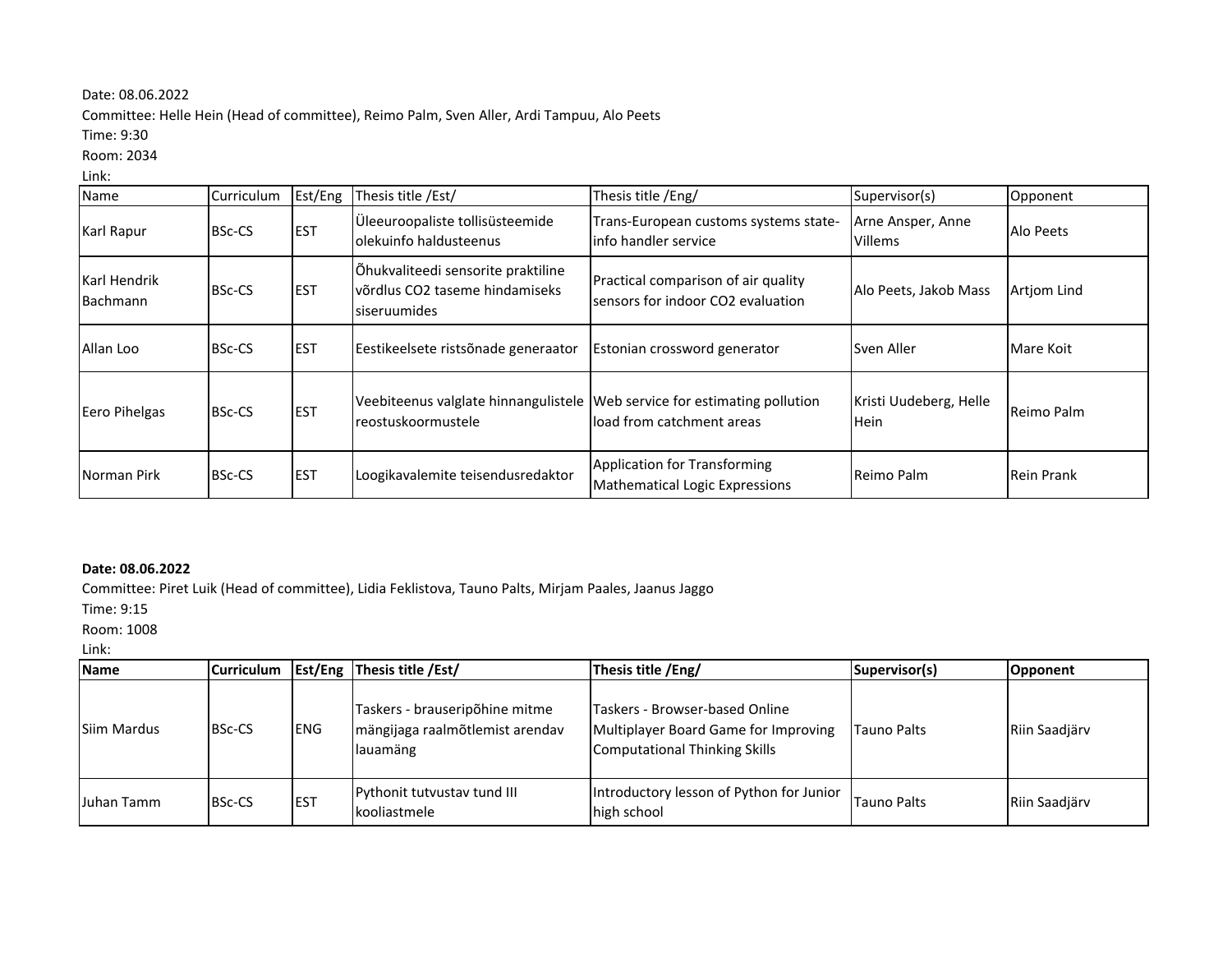| Laura Raudsepp          | <b>BSc-CS</b> | <b>EST</b> | Eriolukorras Tartu Ülikooli<br>informaatika õppekava kursustes<br>kasutatud distantsõppemeetodid ja<br>nende mõju tulemustele nelja<br>kohustusliku aine põhjal | Used distance learning methods and its'<br>effect to the academic performance<br>during the emergency situation based on<br>four mandatory courses in the<br>University of Tartu Curriculum of<br><b>Computer Science</b> | Marina Lepp, Piret Luik            | Tauno Palts  |
|-------------------------|---------------|------------|-----------------------------------------------------------------------------------------------------------------------------------------------------------------|---------------------------------------------------------------------------------------------------------------------------------------------------------------------------------------------------------------------------|------------------------------------|--------------|
| Kadi Sammul             | <b>BSc-CS</b> | <b>EST</b> | Gümnaasiumi programmeerimise<br>eksami koostamine ja katsetamine                                                                                                | Creating and Testing a Programming<br>Exam for Gymnasium                                                                                                                                                                  | <b>Tauno Palts</b>                 | Merilin Säde |
| <b>Hedalen Sillaots</b> | <b>BSc-CS</b> | <b>EST</b> | Veebisaidi kujundamine MTÜ<br>Ökoskaudid näitel                                                                                                                 | Designing a Website for Eco-Scouts of<br>Estonia                                                                                                                                                                          | Lidia Feklistova, Deivis<br>Treier | Tõnu Tamme   |

## **Date: 08.06.2022**

Committee: Vesal Vojdani (Head of committee), Ahti Põder, Madis Vasser, Jaan Janno, Heidi Meier

Time: 10:00

Room: 1022

Link:

| <b>Name</b>              | <b>Curriculum</b> | Est/Eng    | Thesis title /Est/                                                                                                   | Thesis title /Eng/                                                                                       | Supervisor(s)         | Opponent               |  |
|--------------------------|-------------------|------------|----------------------------------------------------------------------------------------------------------------------|----------------------------------------------------------------------------------------------------------|-----------------------|------------------------|--|
| Semjon Kravtšenko BSc-CS |                   | <b>ENG</b> | Eesti Mobiil-ID rakendus SIM-kaardil                                                                                 | The Estonian Mobile-ID implementation<br>on the SIM card                                                 | Arnis Paršovs         | Jürgen Niinre (online) |  |
| Kaarel Kütt              | <b>BSc-CS</b>     | <b>EST</b> | Karnaugh' kaardi lahendaja                                                                                           | Karnaugh Map Solver                                                                                      | <b>Margus Rosin</b>   | Tõnis Kasekamp         |  |
| Marten Mark              | <b>BSc-CS</b>     | <b>EST</b> | Linnamängude veebisaidi loomine                                                                                      | City game website creation                                                                               | Ahti Põder            | Jaan Janno             |  |
| Patrik Pruunsild         | <b>BSc-CS</b>     | <b>EST</b> | Tartu Ülikooli kursuse<br>"Programmeerimise alused" uus<br>ülesannete kogu                                           | A Collection of Programming Tasks for<br>the University of Tartu course<br>"Introduction to Programming" | Heidi Meier           | Vambola Leping         |  |
| 30-minutiline paus       |                   |            |                                                                                                                      |                                                                                                          |                       |                        |  |
| <b>Kristina Mumm</b>     | <b>BSc-CS</b>     | <b>EST</b> | Terviseandmete tabeli veergude<br>automaatne tüübituvastus                                                           | Automatic Type Detection of Columns in<br>Table of Health Records                                        | <b>Sulev Reisberg</b> | Taavi Luik             |  |
| Alexandra<br>Põllumäe    | <b>BSc-CS</b>     | <b>EST</b> | Mudelipõhise testimise<br>õppematerjalide ja koduülesande<br>loomine ainele "Automaadid, keeled<br>ja translaatorid" | Creating model-based testing tutorials<br>and homework for course "Automata,<br>languages and compilers" | Vesal Vojdani         | Simmo Saan             |  |